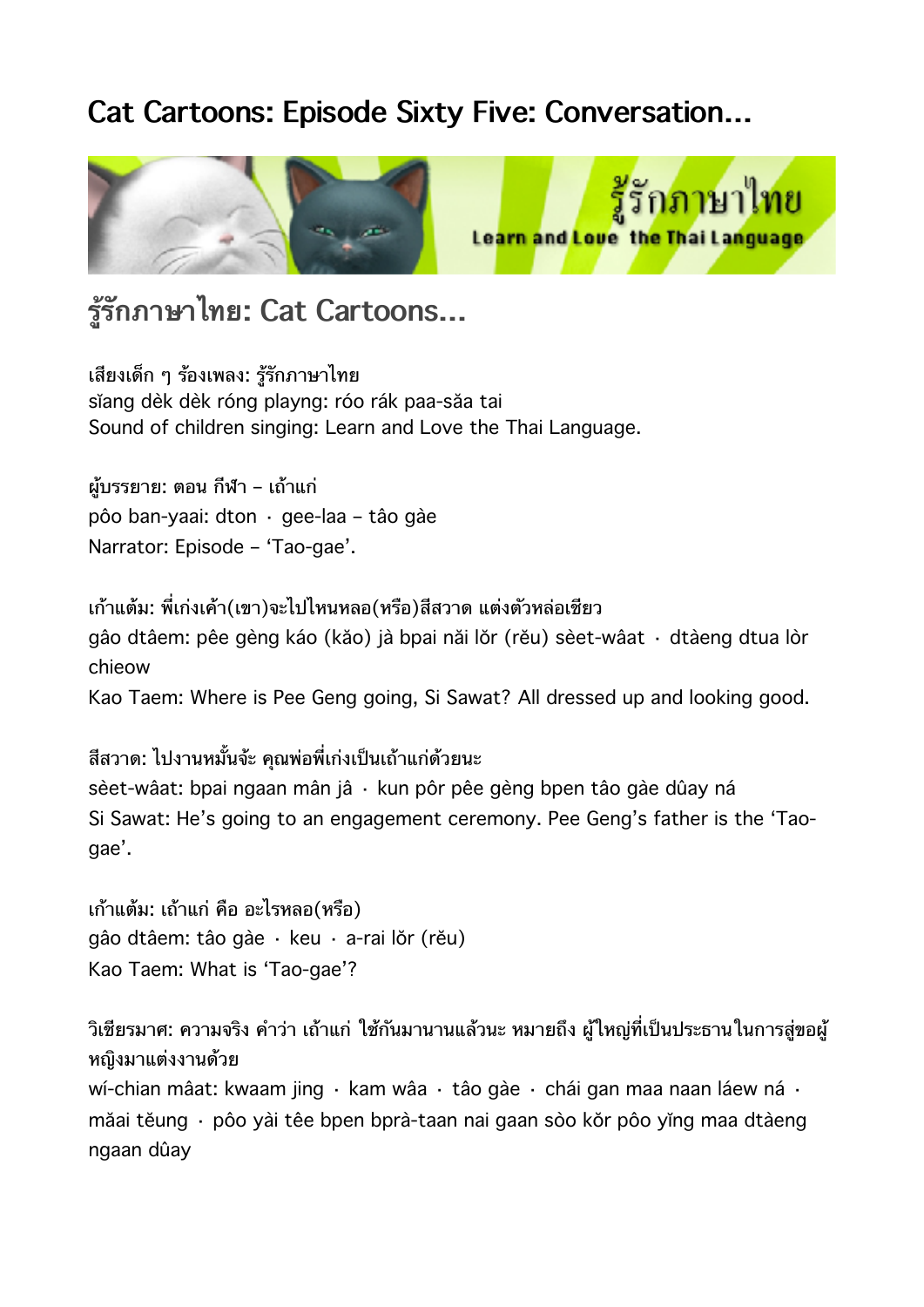Wi-chian maat: Truth is, the word 'Tao-gae' has been in use for a long time. It means '(a) senior who is the head in respect of asking for a woman's hand in marriage'.

สีสวาด: และก็ใช้เรียกผ้ชายจีนที่มีฐานะดีเป็นเจ้าของกิจการว่า เถ้าแก่ ด้วย แต่เดี่ยว(เดี๋ยว)นี้ คนที่ เป็นเจ้าของกิจการไม่ต้องแก่ก็ได้นะ และไม่ต้องเป็นคนจีนก็เรียกว่า เถ้าแก่ ได้ sèet-wâat: láe gôr chái rîak pôo chaai jeen têe mee tăa-ná dee bpen jâo kŏng gìtjà-gaan wâa · tâo gàe · dûay · dtàe dìeow (dĭeow) née · kon têe bpen jâo kŏng gìt-jà-gaan mâi dtông gàe gôr dâai ná láe mâi dtông bpen kon jeen gôr rîak wâa · tâo gàe · dâai Si Sawat: And a Chinese man who has a good station in life and is the owner of a

business is also called a 'Tao-gae'. But nowadays a person who's the owner of a business does not necessarily have to be old nor Chinese, to be called a 'Tao-gae', you know?!

วิเชียรมาศ: ใช่ แต่จะบอกให้นะ คำว่า เถ้าแก่ ที่กำลังคยกันอยู่เนี่ยะ(นี่อ่ะ)เค้า(เขา)ใช้ ถ ถง น้า(นะ) wí-chian mâat: châi · dtàe jà bòk hâi ná · kam wâa · tâo gàe têe gam-lang kui gan yòo nîa (nêe a) káo (kăo) chái · ถ tŭng · náa (ná) Wi-chian maat: That's true! But let me tell you something. The word 'Tao-gae' that

we're talking about now, is spelled with a 'Tor tung', OK?!

ผู้บรรยาย: เถ้าแก่ หมายถึง ผู้ใหญ่ที่เป็นประธานการสู่ขอหรือการหมั้น อีกความหมายหนึ่งก็คือ ผ้ชายที่เป็นเจ้าของกิจการ

pôo ban-yaai: tâo gàe · măai tĕung · pôo yài têe bpen bprà-taan gaan sòo kŏr rĕu gaan mân · èek kwaam măai nèung gôr keu · pôo chaai têe bpen jâo kŏng gìt-jàgaan

Narrator: 'Tao-gae' means '(a) senior who is the head in asking a woman to marry or to get engaged. Another meaning is '(a) man who is the owner of a business'.

แมวทั้งสามตัว: แล้วพบกันใหม่นะครับบบ (ครับ) maew táng săam dtua: láew póp gan mài ná kráp (kráp) All Three Cats: See you again next time!

เสยงเดก ๆ รองเพลง: รรกภาษาไทย sĭang dèk dèk róng playng: róo rák paa-săa tai Sound of children singing: Learn and Love the Thai Language.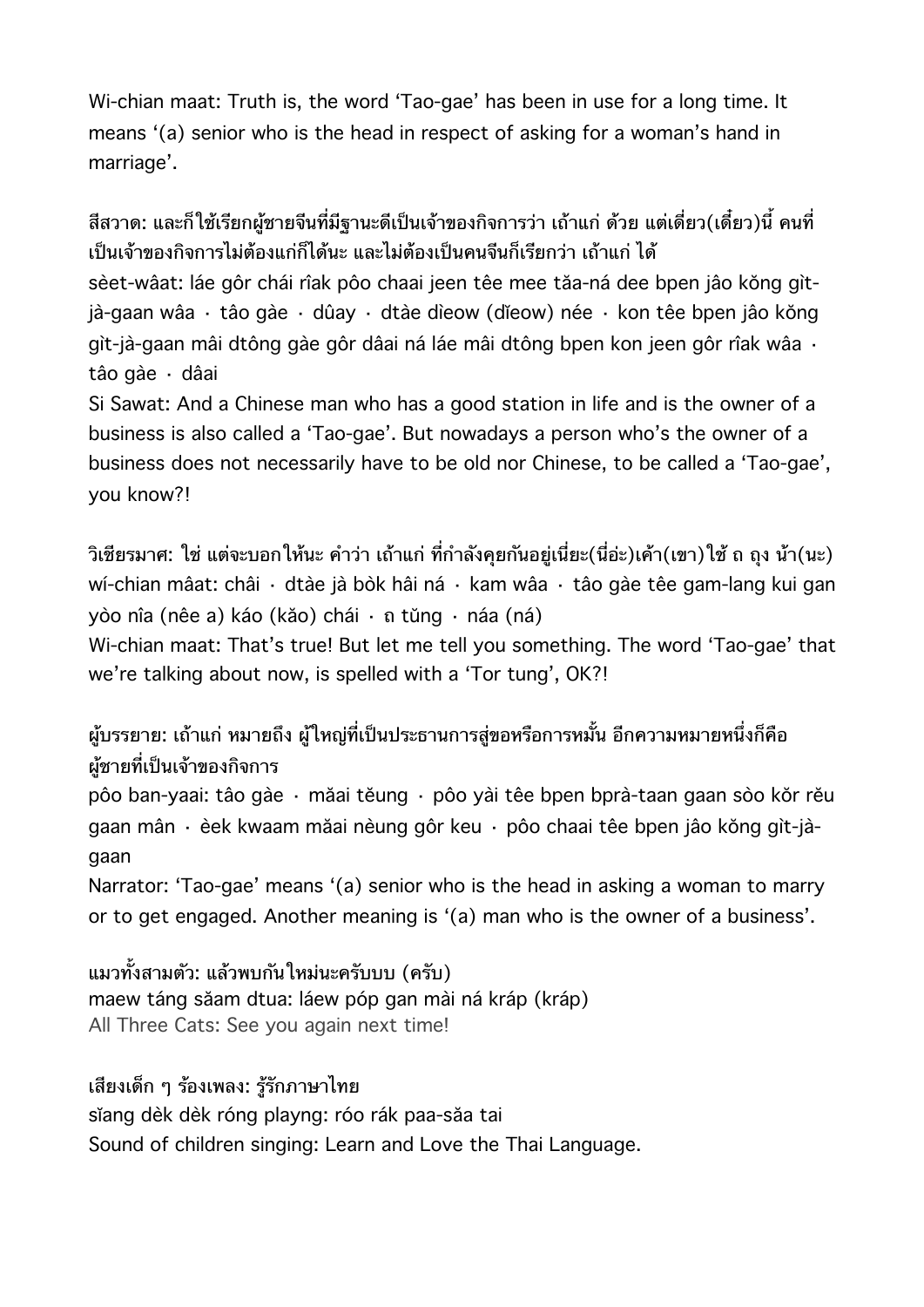### **Comments…**

'Tao-gae' (เถาแก) is a loan word from Chinese Teochew dialect which basically means 'master', as in the head of a family or house. As this concept of 'master' is uncommon in Thailand however, most Thai people use the word 'Tao-gae' to refer to a 'boss'.

'Tao-gae noi' (เถาแกนอย), the name of a popular seaweed flavored snack sold in Thailand, basically means '(a) young boss'.

### **The Cat Cartoon Series…**

Original transcript and translation provided by Sean Harley. Transliterations via T2E [\(thai2english.com](http://thai2english.com/)).

**Post on WLT:** http://womenlearnthai.com/index.php/cat-cartoons-episode-sixtyfive-learn-and-love-the-thai-language/